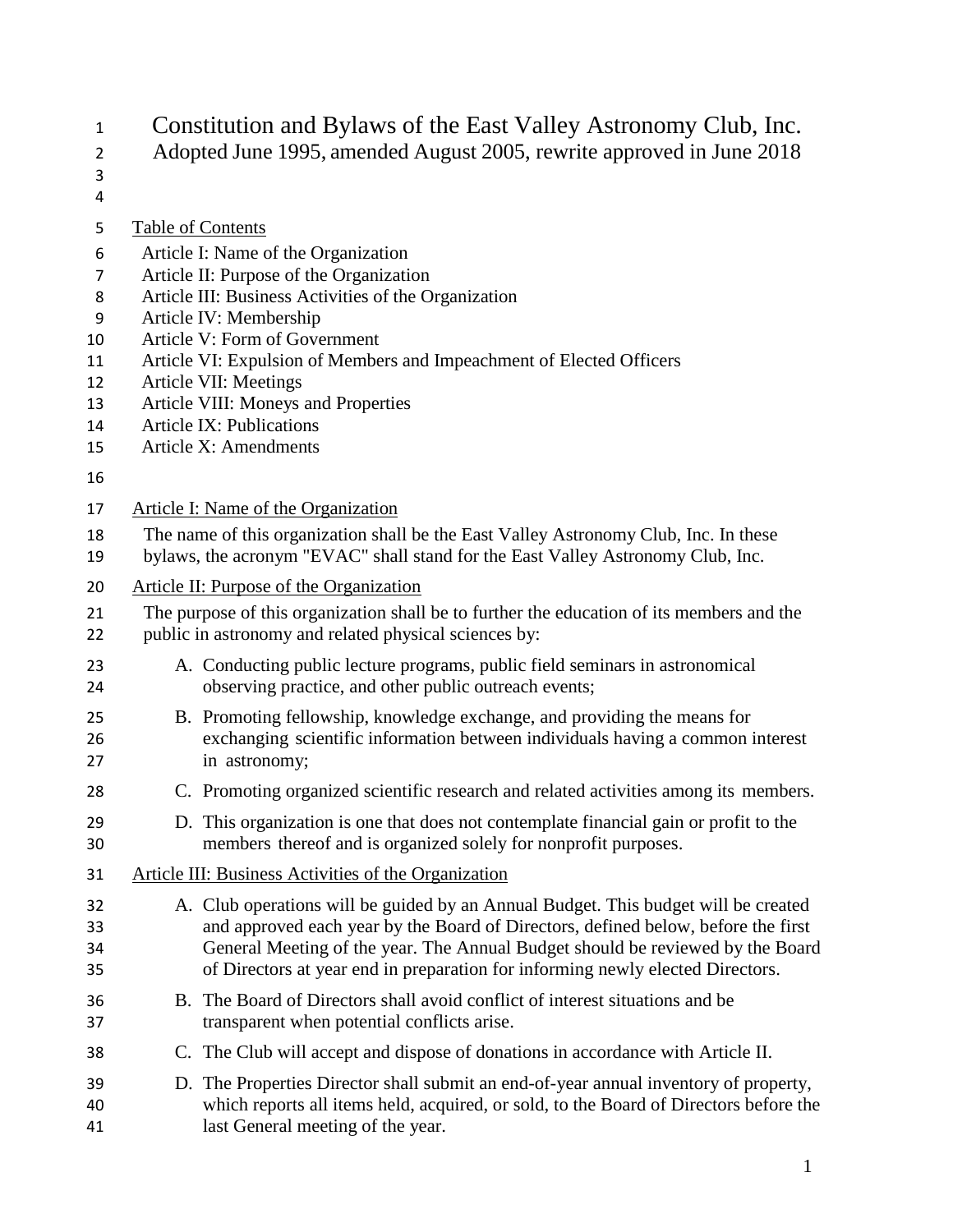| 42<br>43<br>44<br>45<br>46                                                             | E. A document titled "Policy and Procedures" shall be maintained and made<br>available to Club members. The document will include methods and standards for<br>how the various Club events, activities, and operations should be performed, as<br>well as Club best practices. This will include items such as speaker fees and<br>spending level permissions for various Officers to make off-budget purchases.                                                                                                                                                                                                                                                                                                                                                                                                                                                                                                                                                       |  |  |
|----------------------------------------------------------------------------------------|------------------------------------------------------------------------------------------------------------------------------------------------------------------------------------------------------------------------------------------------------------------------------------------------------------------------------------------------------------------------------------------------------------------------------------------------------------------------------------------------------------------------------------------------------------------------------------------------------------------------------------------------------------------------------------------------------------------------------------------------------------------------------------------------------------------------------------------------------------------------------------------------------------------------------------------------------------------------|--|--|
| 47<br>48                                                                               | F. The articles of the Constitution and Bylaws document is maintained by amending,<br>adopting, or repealing items.                                                                                                                                                                                                                                                                                                                                                                                                                                                                                                                                                                                                                                                                                                                                                                                                                                                    |  |  |
| 49<br>50<br>51<br>52<br>53                                                             | G. Dissolution of the organization when such action is taken and after paying or<br>adequately providing for the debts and obligations of the organization, the<br>remaining assets shall be distributed to a nonprofit fund, foundation or corporation<br>that is organized exclusively for educational and/or scientific purposes and which<br>has established its tax-exempt status.                                                                                                                                                                                                                                                                                                                                                                                                                                                                                                                                                                                |  |  |
| 54<br>55                                                                               | H. All activities of the Club will be conducted in compliance with applicable City,<br>County, State, and Federal laws.                                                                                                                                                                                                                                                                                                                                                                                                                                                                                                                                                                                                                                                                                                                                                                                                                                                |  |  |
| 56                                                                                     | <b>Article IV: Membership</b>                                                                                                                                                                                                                                                                                                                                                                                                                                                                                                                                                                                                                                                                                                                                                                                                                                                                                                                                          |  |  |
| 57<br>58<br>59                                                                         | A. Any person who is willing to subscribe to the articles of the Constitution and<br>Bylaws of this organization shall be qualified for membership subject to the<br>governing by laws and conditions specified therein.                                                                                                                                                                                                                                                                                                                                                                                                                                                                                                                                                                                                                                                                                                                                               |  |  |
| 60                                                                                     | B. There shall be no limit to the total number of members.                                                                                                                                                                                                                                                                                                                                                                                                                                                                                                                                                                                                                                                                                                                                                                                                                                                                                                             |  |  |
| 61                                                                                     | C. Application for membership.                                                                                                                                                                                                                                                                                                                                                                                                                                                                                                                                                                                                                                                                                                                                                                                                                                                                                                                                         |  |  |
| 62<br>63<br>64<br>65                                                                   | Application for membership shall be made to the Treasurer.<br>1.<br>Applicable dues and agreement to the liability waiver shall accompany the<br>2.<br>application. Language shall be placed in the application that the payment of<br>dues will imply agreement to the liability waiver.                                                                                                                                                                                                                                                                                                                                                                                                                                                                                                                                                                                                                                                                              |  |  |
| 66                                                                                     | D. Classification of membership.                                                                                                                                                                                                                                                                                                                                                                                                                                                                                                                                                                                                                                                                                                                                                                                                                                                                                                                                       |  |  |
| 67<br>68<br>69<br>70<br>71<br>72<br>73<br>74<br>75<br>76<br>77<br>78<br>79<br>80<br>81 | 1. Classification / Dues / Voting Privileges<br>a. Regular / Current annual dues / Yes<br>b. Lifetime / Current annual dues $x10$ / Yes (one time payment)<br>c. Charter / Current annual dues / Yes<br>d. Honorary / None / No<br>2. Special and Honorary Memberships are as follows:<br>Charter: Special recognition of all members present and accounted for at<br>a.<br>the first general meeting upon the club's formation in 1987, and the<br>authority to cite said status in club literature or name badges.<br>b. Honorary: By approval of a majority of the membership in attendance at<br>any meeting held to vote upon the matter, a person or organization that has<br>made an outstanding contribution to the science of astronomy (or related<br>fields) or to the organization may be awarded an honorary membership; a<br>classification that provides for recognition and club benefits, but with<br>restricted services and privileges as a member. |  |  |
| 82                                                                                     | E. Members-in-good-standing shall be any individual accepted for membership and                                                                                                                                                                                                                                                                                                                                                                                                                                                                                                                                                                                                                                                                                                                                                                                                                                                                                        |  |  |
| 83                                                                                     | whose dues have been paid for the current year.                                                                                                                                                                                                                                                                                                                                                                                                                                                                                                                                                                                                                                                                                                                                                                                                                                                                                                                        |  |  |
| 84                                                                                     |                                                                                                                                                                                                                                                                                                                                                                                                                                                                                                                                                                                                                                                                                                                                                                                                                                                                                                                                                                        |  |  |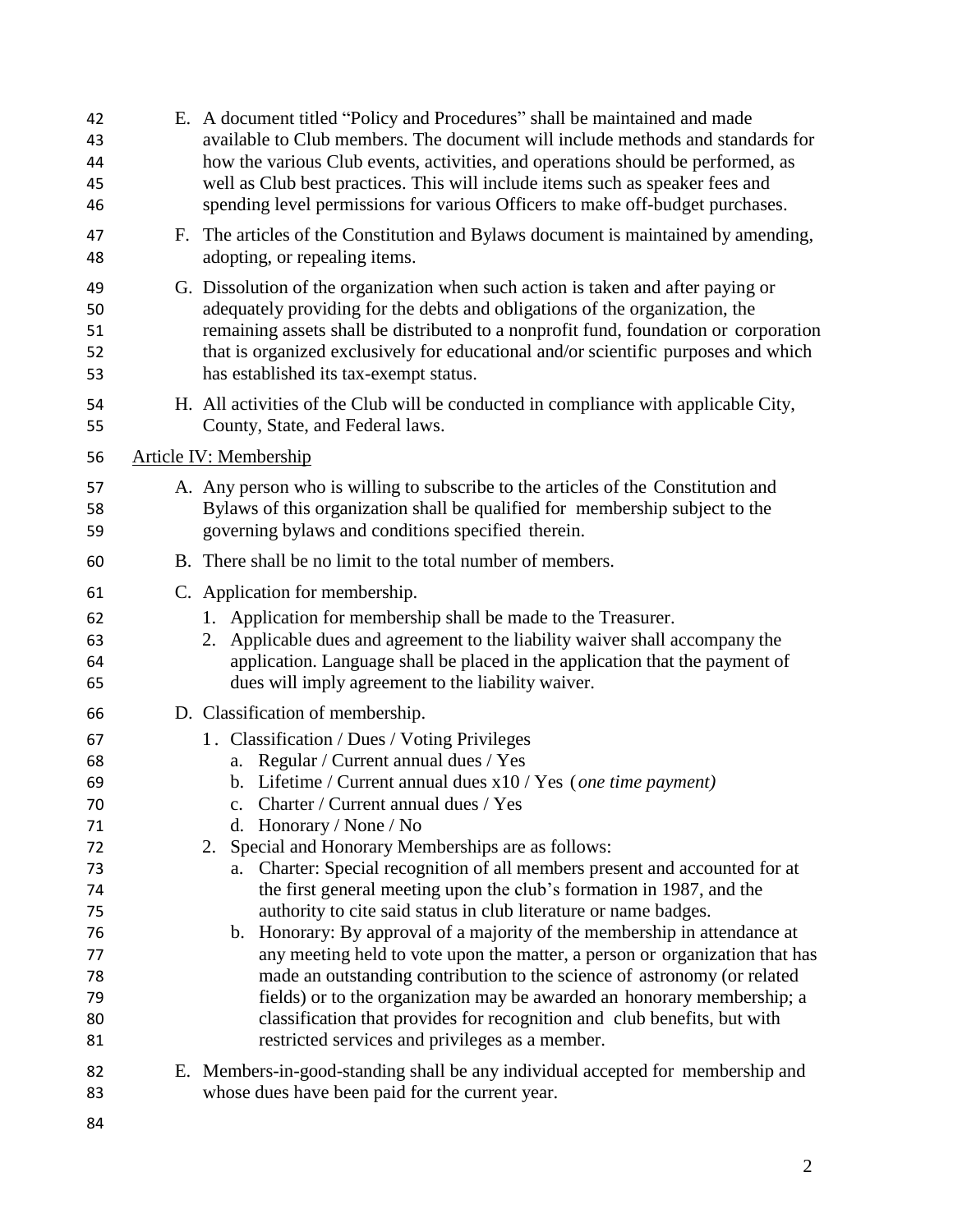| 85             | Article V: Form of Government                                                                                                                                            |
|----------------|--------------------------------------------------------------------------------------------------------------------------------------------------------------------------|
| 86             | The governance of this organization shall be invested in a nine member Board of                                                                                          |
| 87             | Directors and a General Assembly of all members with respective powers as defined                                                                                        |
| 88             | in the Constitution and Bylaws.                                                                                                                                          |
| 89<br>90       | A. The Board of Directors shall consist of nine members in good standing consisting<br>of all four Executive Officers and five Board Members at Large.                   |
| 91<br>92<br>93 | B. The Board of Directors shall supervise and conduct all business of this<br>organization, including raising funds and recommending amendments to this<br>constitution. |
| 94<br>95       | C. A quorum for the Board of Directors to do business shall be six members<br>including the President (or the Vice President acting on behalf of the President).         |
| 96             | D. Executive Officers                                                                                                                                                    |
| 97             | The four elected executive officers of this organization shall be:                                                                                                       |
| 98             | 1. President                                                                                                                                                             |
| 99             | 2. Vice-President                                                                                                                                                        |
| 100            | 3. Secretary                                                                                                                                                             |
| 101            | 4. Treasurer                                                                                                                                                             |
| 102            | E. Administrative Officers                                                                                                                                               |
| 103            | The five administrative offices of this organization shall be:                                                                                                           |
| 104            | 1. Events Coordinator                                                                                                                                                    |
| 105            | 2. Newsletter Editor                                                                                                                                                     |
| 106            | 3. Gilbert Rotary Centennial Observatory (GRCO) Manager                                                                                                                  |
| 107            | 4. Properties Director                                                                                                                                                   |
| 108            | 5. Webmaster                                                                                                                                                             |
| 109            | F. The General Assembly shall consist of all members in good standing with the                                                                                           |
| 110            | exception of honorary members. The body shall be presided over by the President.                                                                                         |
| 111            | It shall have invested in it the power to ratify amendments to this Constitution and                                                                                     |
| 112            | Bylaws and to approve or disapprove of actions of the Board of Directors by a                                                                                            |
| 113            | simple majority of members in attendance at the meeting in which the issue in                                                                                            |
| 114            | question is to be discussed and voted upon.                                                                                                                              |
| 115            | G. Executive Officers and Board of Directors Members at Large - Tenure of Office                                                                                         |
| 116            | and Elections                                                                                                                                                            |
| 117            | Qualifications:<br>1.                                                                                                                                                    |
| 118            | They shall be members-in-good-standing.                                                                                                                                  |
| 119            | 2. Period of office:                                                                                                                                                     |
| 120<br>121     | a. Officers shall serve a period of one year.<br>b. Board Members at Large shall serve for a period of two years.                                                        |
| 122            | i. Election of Board Members at Large shall be staggered in a two-year                                                                                                   |
| 123            | cycle such that two members will be elected in year one, and three                                                                                                       |
| 124            | members in year two.                                                                                                                                                     |
| 125            | c. Neither Executive Officers nor Board Members at Large shall be eligible                                                                                               |
| 126            | for more than two consecutive terms in the same position.                                                                                                                |
| 127            | 3. Nominations:                                                                                                                                                          |
| 128            | Nominations for Executive Office or Board of Director at Large positions                                                                                                 |
| 129            | shall be opened at the October general meeting and shall be publicized in                                                                                                |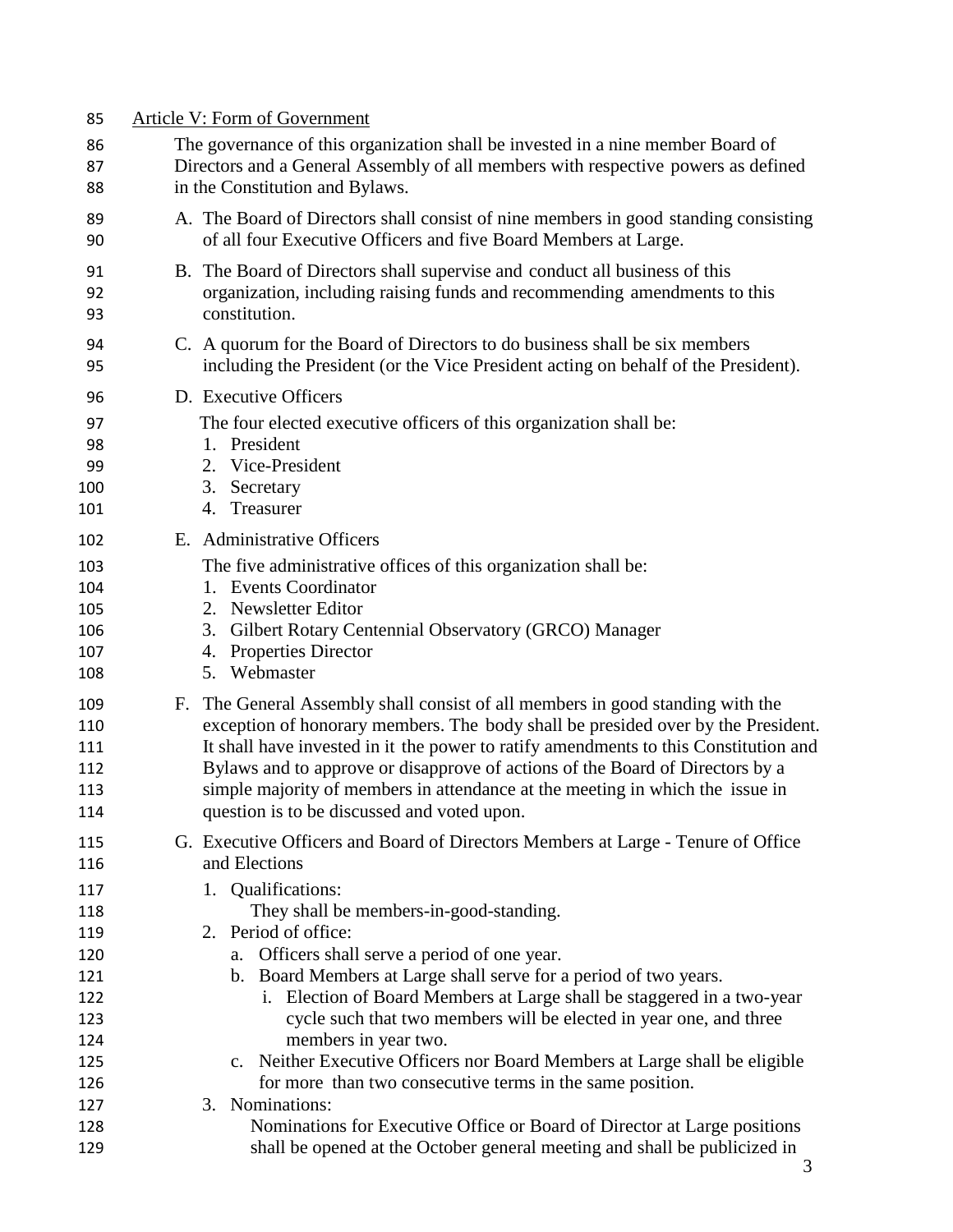| 130 | the club newsletter prior to the November general meeting. Nominations           |
|-----|----------------------------------------------------------------------------------|
| 131 | will be closed with the start of elections at the November general meeting.      |
| 132 | Any member may nominate another member-in-good-standing for office,              |
| 133 | provided prior consent of the nominee has been given. The Treasurer shall        |
| 134 | validate qualification of the nominees.                                          |
| 135 | 4. Elections:                                                                    |
| 136 | a. Executive Officers and Board Members at Large shall be elected by a           |
| 137 | simple majority of the General Assembly present at the November general          |
| 138 | meeting. Voting will be done by secret ballot, and a committee of                |
| 139 | volunteers will do the ballot counting. Single nominees for office may be        |
| 140 | affirmed to the position by a majority "yes" vote taken by a show of hands.      |
| 141 | All ballots, if any, shall be saved until the close of the following January     |
| 142 | general meeting. In the case of a tie, a second round of ballots will be cast,   |
| 143 | allowing each candidate five minutes to address the General Assembly             |
| 144 | before the vote is held. If the voting is still tied after the second ballot, a  |
| 145 | special run-off election will be held before the January general meeting.        |
| 146 | b. The position of any Executive Officer or Board Member at Large who is         |
| 147 | absent from three successive, or six total general meetings, or board            |
| 148 | meetings during the year shall be automatically declared vacant unless the       |
| 149 | Board of Directors excuses such absences.                                        |
| 150 | A vacancy occurring in any Executive Office or Board of Director at Large<br>c.  |
| 151 | position shall be filled by a majority vote of the members present at the        |
| 152 | next general meeting. Notice of such election shall be presented to the          |
| 153 | membership at least one week prior to the special election by way of e-          |
| 154 | mail and website publication. Fulfilling a vacant position shall not count       |
| 155 | against the term limit of that position.                                         |
| 156 | d. A special officer may be appointed by the President and approved by the       |
| 157 | Board of Directors for a specific task of special interest to the Club. Their    |
| 158 | term of office shall be for a specified time, in no case to exceed one year.     |
| 159 | In order to help the newly elected people begin their terms in office, the<br>e. |
| 160 | current Board of Directors and Administrative Officers will meet with            |
| 161 | them at a Transitional Board/Officer Meeting. Their terms will begin at the      |
| 162 | conclusion of the meeting, which must be held prior to the general meeting       |
| 163 | in January.                                                                      |
| 164 | H. Administrative Officers – Tenure of Office and Appointments                   |
| 165 | 1. Qualifications:                                                               |
| 166 | They shall be members-in-good-standing.                                          |
| 167 | 2. Period of office:                                                             |
| 168 | The administrative officer positions are not subject to term limits. Each        |
| 169 | position carries an annual commitment, and may be occupied by the                |
| 170 | same individual for any number of years.                                         |
| 171 | 3. Nominations and Approval for Office (to fill a vacancy):                      |
| 172 | To fill a vacancy, these positions are nominated by a member of the              |
| 173 | Board of Directors and approved by the Board of Directors at the first           |
| 174 | board meeting after a vacancy occurs.                                            |
| 175 | 4. Election to the Board of Directors                                            |
| 176 | They can also be elected to one of the five Board Member at Large                |
| 177 | positions in addition to holding an Administrative Office position.              |
|     | Δ                                                                                |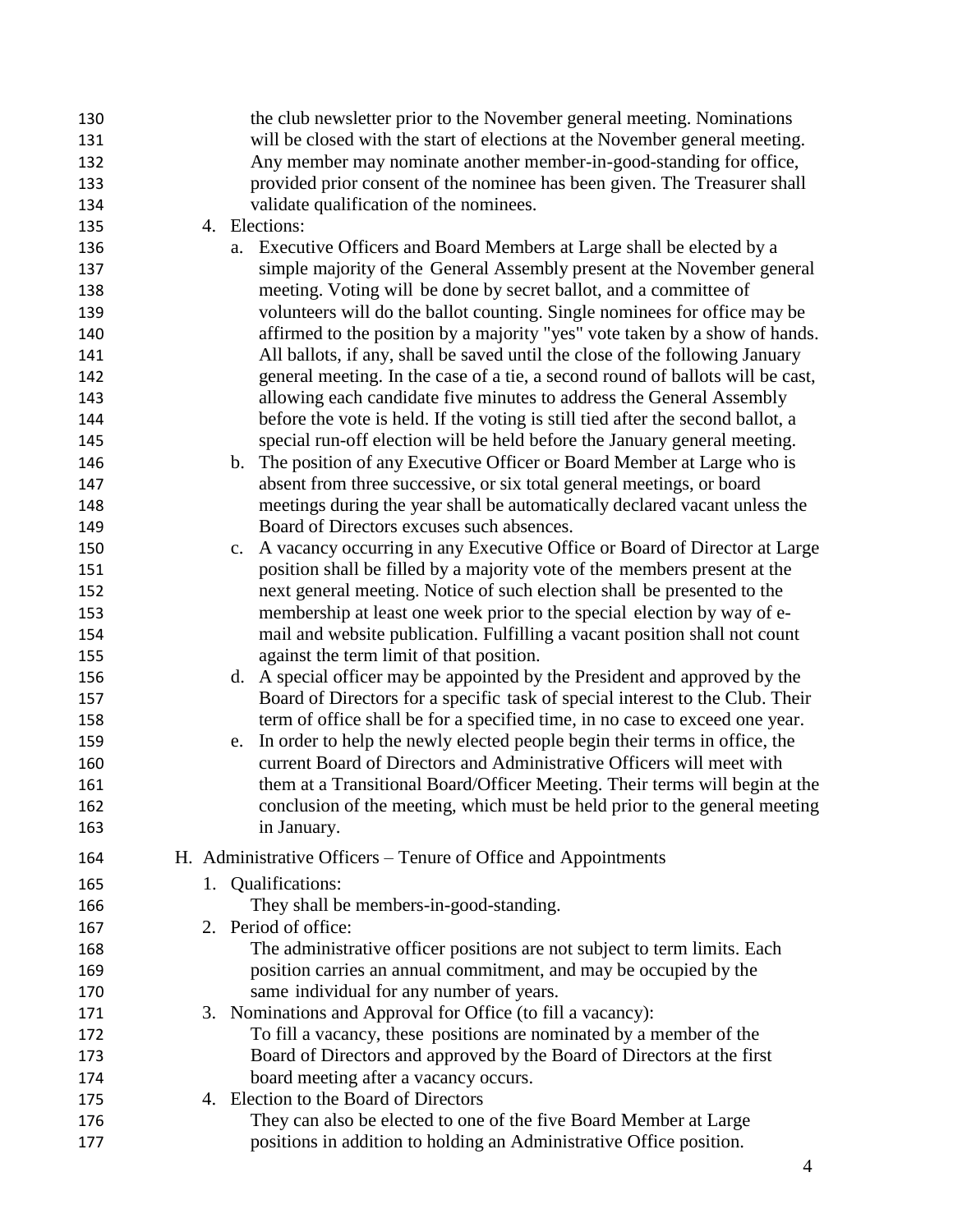| 178 | $\mathbf{I}$ . |                | Duties of the Executive Officers:                                              |
|-----|----------------|----------------|--------------------------------------------------------------------------------|
| 179 |                |                | 1. Duties of the President:                                                    |
| 180 |                | a.             | The President will ensure that the other officers of the organization          |
| 181 |                |                | conduct their offices properly. They will also provide the leadership          |
| 182 |                |                | necessary to maintain a smooth-running organization.                           |
| 183 |                | b.             | They will preside at all General Assembly and Board of Directors               |
| 184 |                |                | meetings. Pursuant to these duties, they shall be responsible for finding a    |
| 185 |                |                | suitable meeting place whether for General or Special Meetings.                |
| 186 |                | c.             | At a Board of Directors Meeting, they shall vote only in case of a tie.        |
| 187 |                | d.             | They will propose club policies and goals to be approved by the Board of       |
| 188 |                |                | Directors. They will be one of two officers (the other being the Treasurer)    |
| 189 |                |                | with check signing duties and privileges. Committee chairmen will be           |
| 190 |                |                | accountable to the President. They shall, with the Treasurer and/or the        |
| 191 |                |                | Secretary (as appropriate), and under the authorization of the Board of        |
| 192 |                |                | Directors, execute all legal documents in the name of the organization.        |
| 193 |                |                | 2. Duties of the Vice President:                                               |
| 194 |                | a.             | The Vice President shall serve in the President's place, in the event the      |
| 195 |                |                | President is absent or unable to serve for any reason.                         |
| 196 |                | b.             | They will be in charge of club programs and publicity.                         |
| 197 |                | $\mathbf{c}$ . | They will be the point of contact for members wishing to raise issues to the   |
| 198 |                |                | Board of Directors.                                                            |
| 199 |                | d.             | They shall serve as chairman of the program and activities committee, and      |
| 200 |                |                | be responsible for coordinating and scheduling the general meetings,           |
| 201 |                |                | including obtaining featured speakers.                                         |
| 202 |                |                | 3. Duties of the Secretary:                                                    |
| 203 |                | a.             | The Secretary will be custodian of all official documents and records of       |
| 204 |                |                | the organization.                                                              |
| 205 |                |                | b. Execute all legal documents in the name of the organization, with the       |
| 206 |                |                | President when properly authorized.                                            |
| 207 |                | c.             | They shall record the minutes of all meetings of the General Assembly and      |
| 208 |                |                | the Board of Directors and shall, at the direction of the President, read back |
| 209 |                |                | all pertinent minutes of all meetings of the General Assembly and Board        |
| 210 |                |                | of Directors occurring from the time of the last regular business meeting.     |
| 211 |                | d.             | They will be official correspondent with other clubs, organizations, etc.      |
| 212 |                | e.             | They will be responsible for the publication of the club newsletter, which     |
| 213 |                |                | is composed by the Newsletter Editor.                                          |
| 214 |                |                | 4. Duties of the Treasurer:                                                    |
| 215 |                | a.             | Responsible for presenting a proposed budget by the January meeting;           |
| 216 |                | $\mathbf{b}$ . | Will handle club capital, checking account and may sign checks;                |
| 217 |                | a.             | In charge of membership application forms, collection of membership dues       |
| 218 |                |                | and, the maintenance of an official membership list;                           |
| 219 |                | c.             | Provides income and expense data to the President whenever requested, or       |
| 220 |                |                | at least three times during the year.                                          |
| 221 |                | d.             | The Treasurer shall, each December, file a report with the Secretary           |
| 222 |                |                | showing all donations collected at GRCO and the purchases/improvements         |
| 223 |                |                | made by EVAC for the City of Gilbert. This report shall be held for the        |
| 224 |                |                | City of Gilbert's review upon request as provided for in the 2014 Memo of      |
| 225 |                |                | Agreement.                                                                     |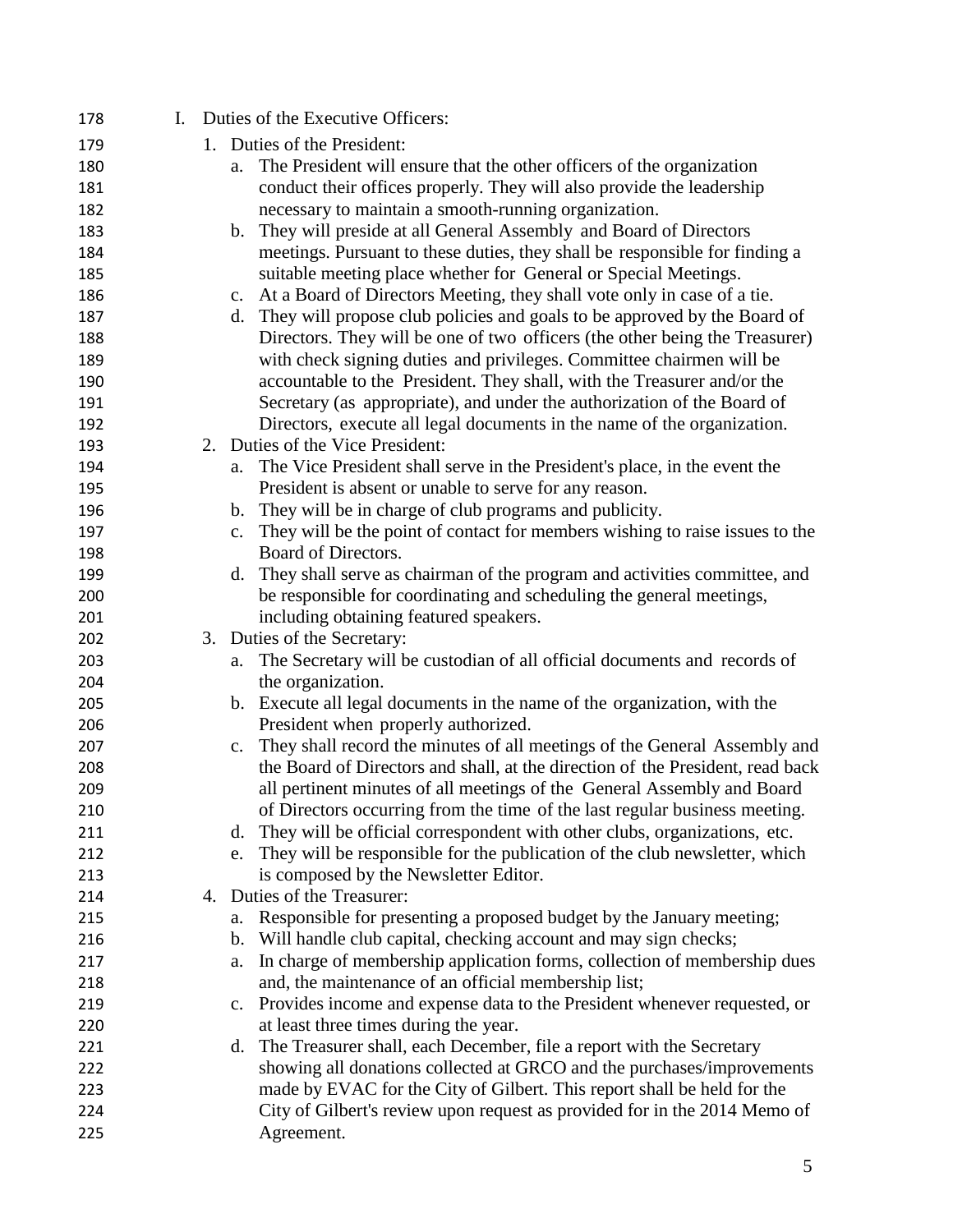| 226 | J. Duties of the Administrative Officers                                           |
|-----|------------------------------------------------------------------------------------|
| 227 | 1. Duties of the Properties Director                                               |
| 228 | a. Responsible for the maintenance, storage, and documentation of all              |
| 229 | equipment belonging to EVAC.                                                       |
| 230 | 2. Duties of the Events Coordinator                                                |
| 231 | They shall be in charge of organizing outreach visits requested by groups<br>a.    |
| 232 | and schools. Duties include scheduling the event, organizing volunteer             |
| 233 | support, and publicizing the planned dates on the EVAC calendar.                   |
| 234 | 3. Duties of the Newsletter Editor                                                 |
| 235 | They shall compose the monthly newsletter. The Secretary is responsible<br>a.      |
| 236 | for the contents of the newsletter and should review it before it is released.     |
| 237 | 4. Duties of the Observatory Manager                                               |
| 238 | The manager shall ensure that all observatory functions are conducted in<br>a.     |
| 239 | accordance with the Memo of Operation between EVAC and the Town of                 |
| 240 | Gilbert. Duties include training and scheduling operators; purchasing              |
| 241 | necessary supplies and equipment; and transferring money generated from            |
| 242 | the Observatory to the EVAC general fund.                                          |
| 243 | 5. Duties of the Webmaster                                                         |
| 244 | They shall maintain EVAC's presence on the internet including the EVAC<br>a.       |
| 245 | website and other social media sites such as Facebook.                             |
| 246 | K. Committees:                                                                     |
| 247 | 1. All Committee Chairmen will have the authority and power to select              |
| 248 | Committee Members.                                                                 |
| 249 | 2. Special committees may be formed from time to time to accomplish specific       |
| 250 | tasks and may be formed by the action of the President or by the Board of          |
| 251 | Directors. A committee may also be formed by a motion from a member at a           |
| 252 | general meeting, which is approved by a majority vote at the same meeting.         |
| 253 | 3. Such committees shall be dissolved upon completion of the assigned task or      |
| 254 | upon a motion from the membership. The Chairperson and the members of              |
| 255 | any standing or special committee may have their appointments revoked by           |
| 256 | the Board of Directors for proper cause.                                           |
| 257 | L. General Duties                                                                  |
| 258 | All Board Members, Administrative Officers, Committee Chairmen, and<br>1.          |
| 259 | Committee Members shall be required to attend all appropriate meetings when        |
| 260 | scheduled by the organization. When unable to attend, a member may appoint         |
|     | another Club member to attend the meeting in her/his place, but that person        |
| 261 |                                                                                    |
| 262 | standing in may not vote on Club business.                                         |
| 263 |                                                                                    |
| 264 | Article VI: Revoking Membership Rights of Members and Impeachment and Removal from |
| 265 | Office of Elected Officers                                                         |
| 266 | A. Any member may have their EVAC membership revoked for any of the following      |
| 267 | reasons:                                                                           |
| 268 | Willful misuse of organization property or funds.<br>1.                            |
| 269 | Willful disregard for her/his own safety or the safety of others while on<br>2.    |
| 270 | organization sponsored activities.                                                 |
| 271 | 3. Conduct detrimental to the East Valley Astronomy Club, Inc.                     |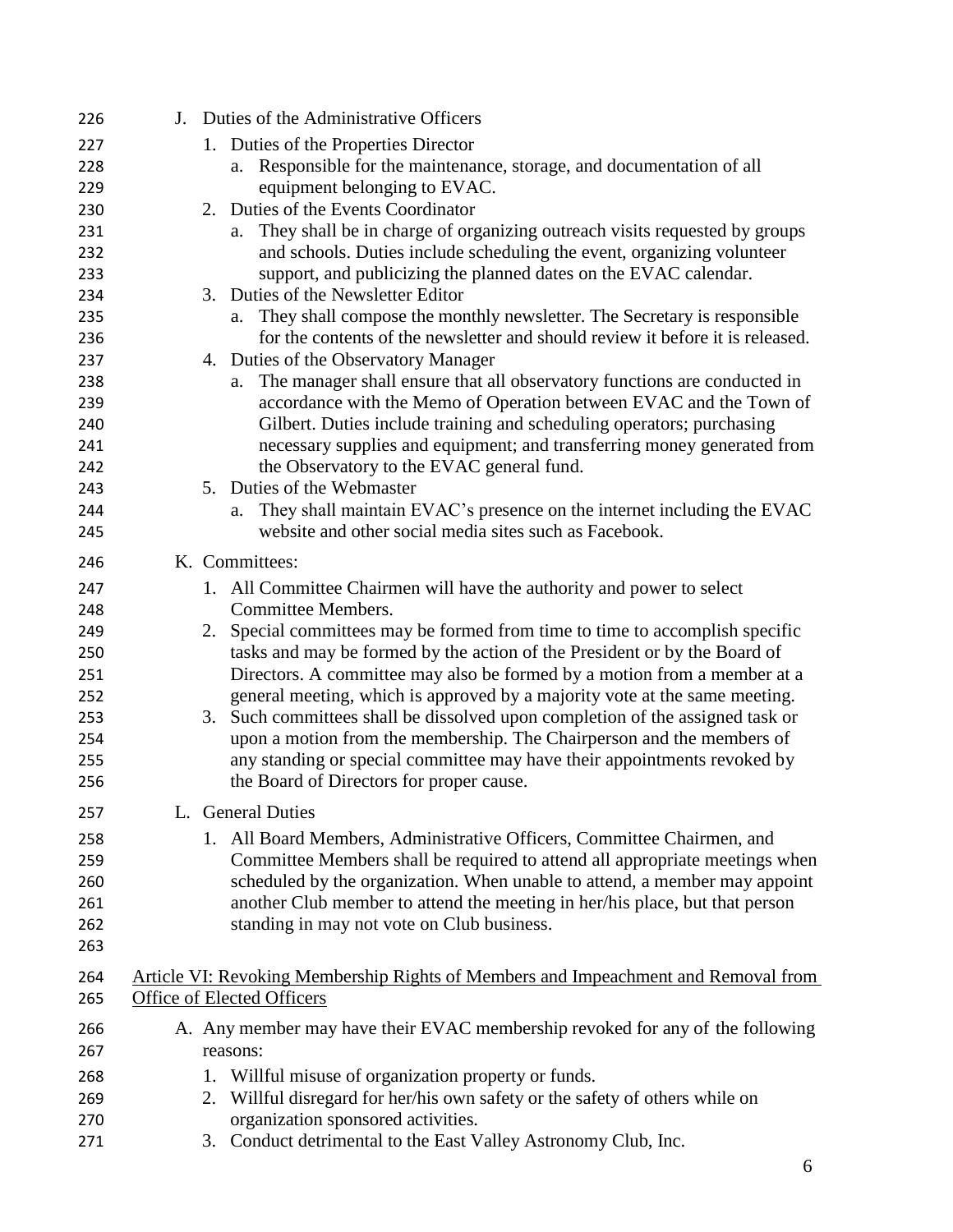| 272<br>273<br>274<br>275<br>276                                           |                              | B. All member expulsion requests shall be submitted to the President in writing and<br>decided by a majority vote of the Board of Directors, after due review and<br>discussion. Any member subject to expulsion will be granted, on request, a<br>separate hearing before the Board of Directors prior to such expulsion. The<br>decision of the Board of Directors shall be final.                                                                                                                                                                                                                                                                                                                                                                                                                                                              |  |
|---------------------------------------------------------------------------|------------------------------|---------------------------------------------------------------------------------------------------------------------------------------------------------------------------------------------------------------------------------------------------------------------------------------------------------------------------------------------------------------------------------------------------------------------------------------------------------------------------------------------------------------------------------------------------------------------------------------------------------------------------------------------------------------------------------------------------------------------------------------------------------------------------------------------------------------------------------------------------|--|
| 277<br>278<br>279                                                         |                              | C. All elected Officers, Board Members at Large, or Appointed Officers may be<br>impeached and removed from office for any of the above reasons, or for neglect of<br>duty while in office.                                                                                                                                                                                                                                                                                                                                                                                                                                                                                                                                                                                                                                                       |  |
| 280<br>281<br>282<br>283<br>284<br>285<br>286<br>287<br>288<br>289<br>290 |                              | D. All impeachment requests shall be submitted to the President, or Vice President<br>should the President be the object of the request, in writing and removal decided<br>by a two thirds vote of the Board of Directors after a review and discussion of<br>documented facts. If the member being considered for impeachment is a member<br>of the Board of Directors, they shall not be allowed a vote in the matter. Removal<br>from office does not imply that membership privileges are revoked.<br>1. Any Officer to be removed has the option of a hearing before the General<br>Assembly. The Officer in question must request the hearing. Avoidance of<br>impeachment and removal from office can then be achieved with a two-thirds<br>vote of the General Assembly then in attendance at the meeting at which such<br>vote is taken. |  |
| 291                                                                       | <b>Article VII: Meetings</b> |                                                                                                                                                                                                                                                                                                                                                                                                                                                                                                                                                                                                                                                                                                                                                                                                                                                   |  |
| 292                                                                       |                              | A. General meetings shall be held once every month.                                                                                                                                                                                                                                                                                                                                                                                                                                                                                                                                                                                                                                                                                                                                                                                               |  |
| 293<br>294                                                                |                              | B. The Board of Directors shall meet at least once every six months, predicated upon<br>the need to process club business.                                                                                                                                                                                                                                                                                                                                                                                                                                                                                                                                                                                                                                                                                                                        |  |
| 295<br>296                                                                |                              | C. Election of officers, an amendment to this Constitution and Bylaws, or a matter of<br>expulsion or impeachment will be given priority over all other orders of business.                                                                                                                                                                                                                                                                                                                                                                                                                                                                                                                                                                                                                                                                       |  |
| 297<br>298                                                                |                              | D. Any matter requiring a vote carried over into a subsequent meeting will receive<br>priority of business at that meeting.                                                                                                                                                                                                                                                                                                                                                                                                                                                                                                                                                                                                                                                                                                                       |  |
| 299                                                                       |                              |                                                                                                                                                                                                                                                                                                                                                                                                                                                                                                                                                                                                                                                                                                                                                                                                                                                   |  |
| 300                                                                       |                              | <b>Article VIII: Moneys and Properties</b>                                                                                                                                                                                                                                                                                                                                                                                                                                                                                                                                                                                                                                                                                                                                                                                                        |  |
| 301                                                                       |                              | A. Moneys                                                                                                                                                                                                                                                                                                                                                                                                                                                                                                                                                                                                                                                                                                                                                                                                                                         |  |
| 302<br>303<br>304                                                         |                              | 1. The Club will carry a fidelity bond to protect against financial loss due to<br>mishandled funds.<br>Moneys will be kept in an account or accounts accessible by only two<br>a.                                                                                                                                                                                                                                                                                                                                                                                                                                                                                                                                                                                                                                                                |  |
| 305                                                                       |                              | signers, which are the President and the Treasurer.                                                                                                                                                                                                                                                                                                                                                                                                                                                                                                                                                                                                                                                                                                                                                                                               |  |
| 306                                                                       |                              | The Treasurer shall be responsible for keeping these moneys in an account and<br>2.                                                                                                                                                                                                                                                                                                                                                                                                                                                                                                                                                                                                                                                                                                                                                               |  |
| 307<br>308                                                                |                              | shall make periodic reports of account balances.<br>3. All moneys will be used in accordance with Article II.                                                                                                                                                                                                                                                                                                                                                                                                                                                                                                                                                                                                                                                                                                                                     |  |
| 309                                                                       |                              | 4. An audit of the funds will be completed annually each December, or at the end                                                                                                                                                                                                                                                                                                                                                                                                                                                                                                                                                                                                                                                                                                                                                                  |  |
| 310                                                                       |                              | of the Treasurer's term.                                                                                                                                                                                                                                                                                                                                                                                                                                                                                                                                                                                                                                                                                                                                                                                                                          |  |
| 311                                                                       |                              |                                                                                                                                                                                                                                                                                                                                                                                                                                                                                                                                                                                                                                                                                                                                                                                                                                                   |  |
| 312                                                                       |                              |                                                                                                                                                                                                                                                                                                                                                                                                                                                                                                                                                                                                                                                                                                                                                                                                                                                   |  |
| 313                                                                       |                              |                                                                                                                                                                                                                                                                                                                                                                                                                                                                                                                                                                                                                                                                                                                                                                                                                                                   |  |
| 314                                                                       |                              |                                                                                                                                                                                                                                                                                                                                                                                                                                                                                                                                                                                                                                                                                                                                                                                                                                                   |  |